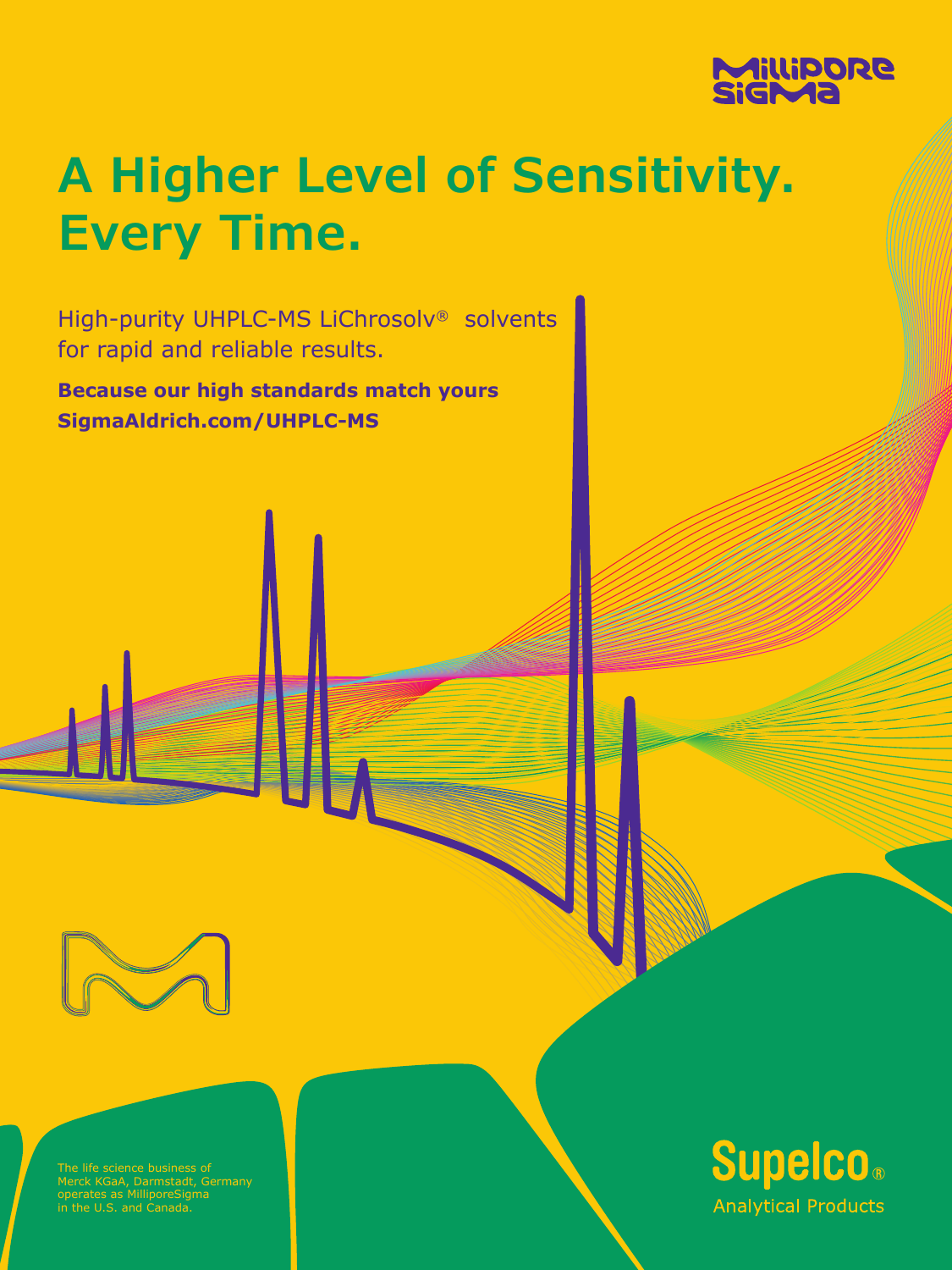## Add more confidence to your UHPLC-MS analysis

For your highly sensitive UHPLC-MS analyses, how can you reduce noise and additional signals to a minimum? Our new high-end UHPLC-MS solvents raise the standard for low baseline noise and clean mass spectra.

Our new range of advanced UHPLC-MS LiChrosolv® solvents have been developed to exceed all expectations, providing rapid and reliable results in both ESI/APCI positive and negative ionization modes.

Thanks to their lowest level of background noise and ion suppression, this quality ensures the optimum ionization efficiency to enable the highest sensitivity. With these features, use of these solvents can also help to extend column lifetime.

To ensure that you have confidence in your results, we specify the lowest possible limit of polyethylene glycol (PEG) impurities in all our UHPLC-MS solvents.

Our advanced UHPLC-MS LiChrosolv® solvents have been designed to meet the highest requirements of UHPLC-MS in research and quality control, including proteomics and metabolomics as well as environmental, clinical, food or industrial testing applications.

A new standard for the unlimited application of ultrahigh-performance chromatography has been set.

## **Features & Benefits**

- Suitability tested and specified for UHPLC-MS and UHPLC-UV: for analytical flexibility
- Specified quality in positive and negative ESI **and** APCI MS for lowest detection limits and confidence in analyses in all important MS modes (**test 1**)
	- $-$  ESI/APCI  $(+) < 2$  ppb
	- $-$  ESI/APCI (-) < 10 ppb
- Lowest impurity profile: for interference-free baselines (**test 2**)
- Microfiltration through 0.2 µm filter (**test 3**)
	- prolonged lifetime of filters and mechanical parts in HPLC systems
	- reduced risk of column clogging
- Packaged in borosilicate glass bottles: minimized contamination with metal ions
- Lowest levels of trace metal impurities: for minimized metal ion adduct formation
	- $<$ 5ppb
- Lowest level of **polyethylene glycol (PEG)** impurities in our entire UHPLC-MS solvent lineup to give you confidence in your results (PEG S/N signal-to-noiseratio  $<$  50)

## **Test 1**

UHPLC-MS gradient run with LiChrosolv® acetonitrile for UHPLC-MS shows a clear detection and identification of 1 ppb reserpine, 500 ppt propazine and 4 ppb prednisolone with very low background interferences.



#### **Test conditions:**

UHPLC-MS Gradient run with LiChrosolv® Acetonitrile for UPLC-MS and LiChrosolv® Water for UHPLC-MS from 2% Acetonitrile to 98% Acetonitrile. UHPLC column: Supelco Ascentis® Express C18, 2 µm, 2.1 x 30 mm. MS instrument type: Q-TOF. Detection: ESI (+).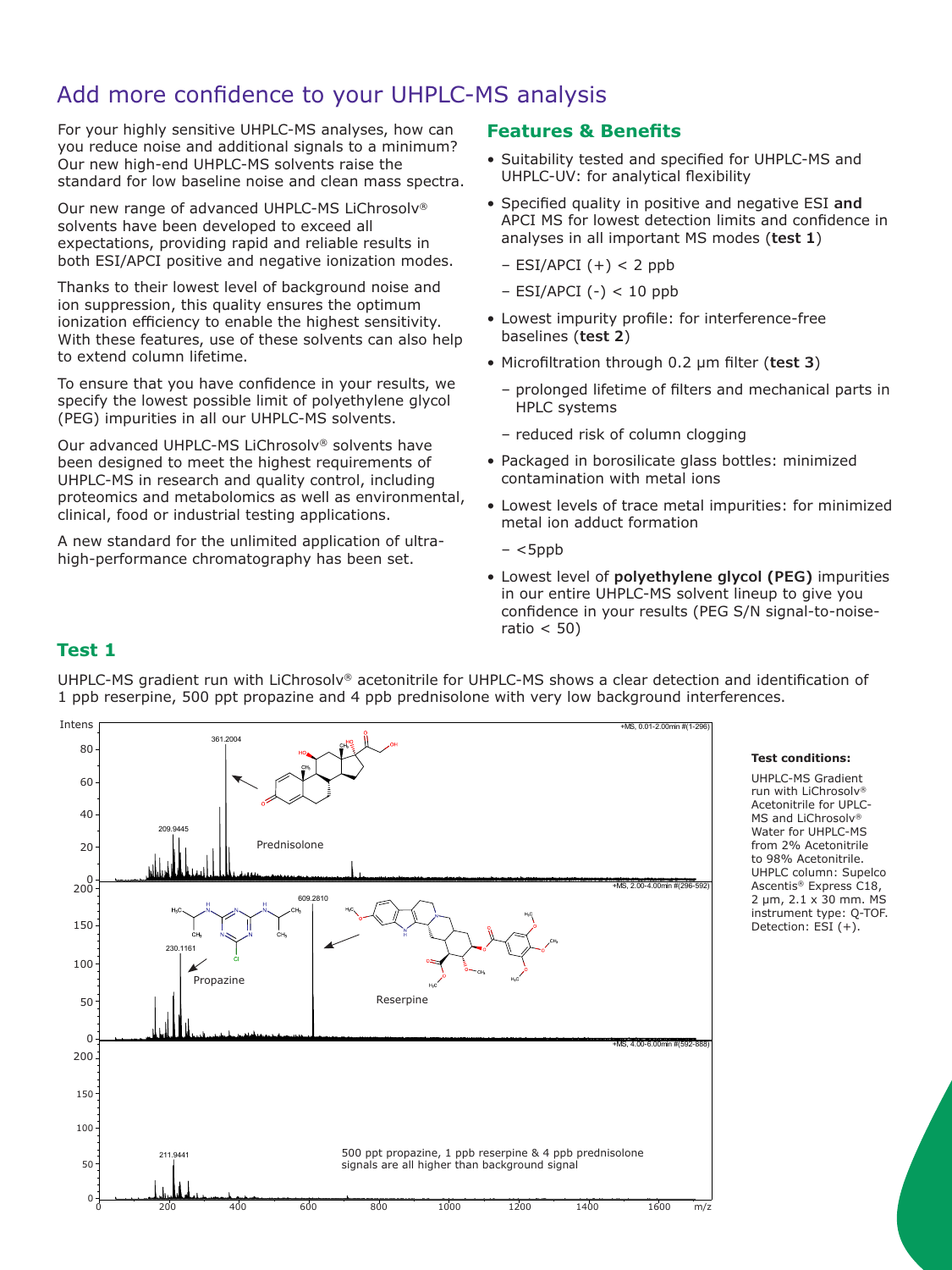## **Test 2**

Comparison of LiChrosolv® Methanol for UHPLC-MS (blue line) with two competitor UHPLC-MS products.

LiChrosolv® Methanol for UHPLC-MS shows a flat baseline and by far the lowest impurity profile compared to the competition. Both competitor's high purity UHPLC-MS products A and B show a baseline drift and significant impurity peaks.



#### **Test conditions:**

UHPLC-MS Gradient run with LiChrosolv® Methanol for UHPLC-MS and LiChrosolv® Water for UHPLC-MS from 2% Methanol to 98% Methanol. UHPLC column: Supelco Ascentis® Express C18, 2  $\mu$ m, 2.1 x 30 mm. Detection: ToF-MS (ESI(+)).